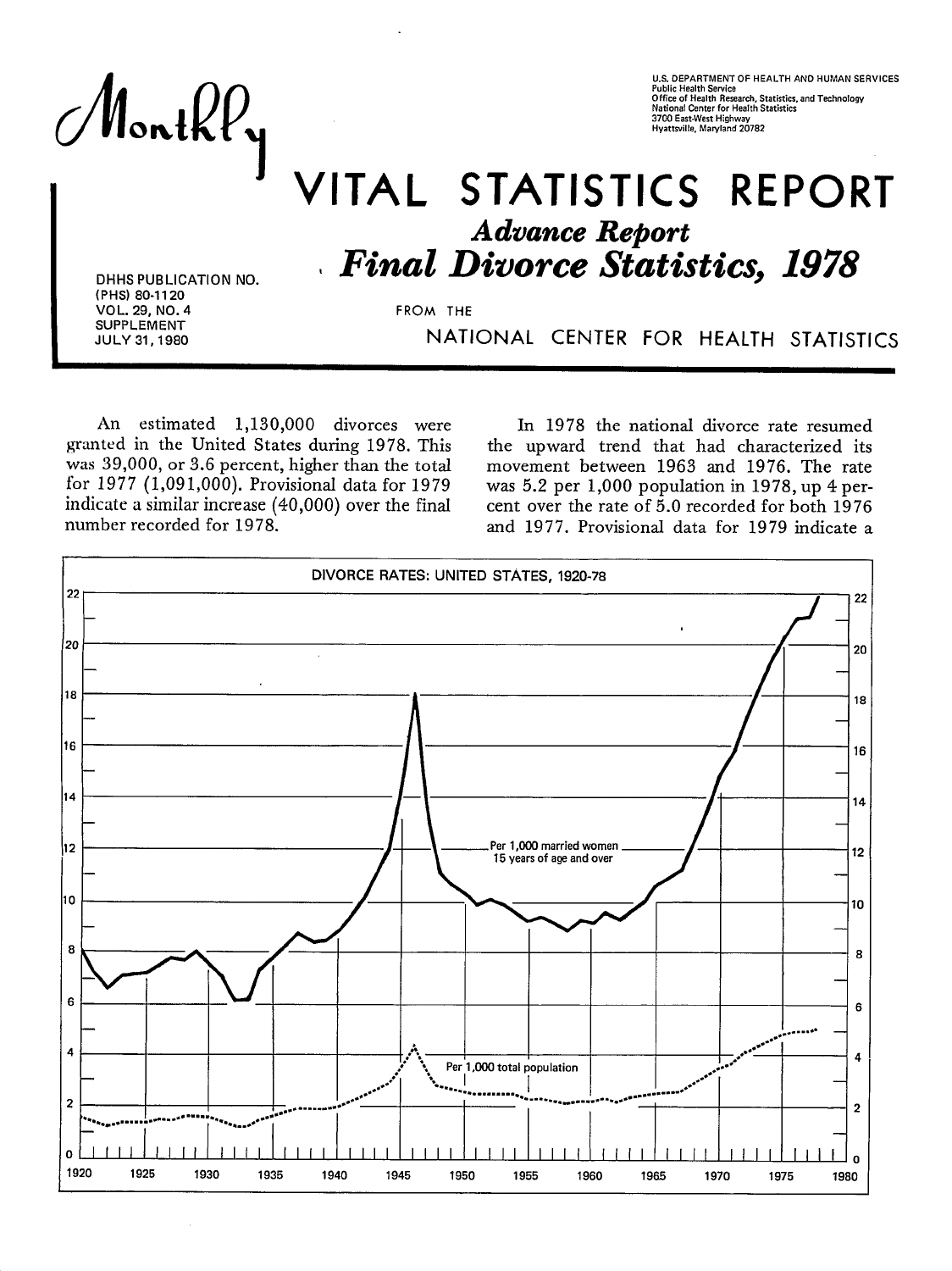

further rise in the divorce rate of about 2 percent over the final rate observed for 1978.

Showing a similar increase, the divorce rate per 1,000 married women was 21.9 for 1978. This was an increase of 3.8 percent over the rate for both 1976 and 1977 (21.1). Except for 1977 the divorce rate per 1,000 married women has increased each year since 1963. The largest increases were in 1968-70, averaging 11 percent annually for these 3 years. The rate for 1978 was more than twice the rate of 10.9 recorded in 1966.

Regional divorce statistics for 1977 indicated that the divorce rate remained the same as in 1976 for three regions. In a fourth region, the West, there was a downturn in 1977; this represented the first decline in any regional rate since 1962. In 1978 rates for the Northeast, North Central, and South Regions increased, as did the

national rate. The rate for the West Region, however, declined for the second consecutive year.

Information about the characteristics of divorces is available only from States that participate in the divorce-registration area (DRA). During 1971-77 the DRA included 29 States. California ceased to participate in 1978, and the DRA comprised 28 States in that year. The number of divorces granted in the DRA in 1978 was 541,344, or 48 percent of the national total.

For the DRA in 1978 the median duration of marriages ending in divorce remained unchanged from 1977. The median duration was 6.6 years in both 1977 and 1978, having increased slightly from the level of **6.5 years**  recorded in each year of the period 1974-76. In 1977 the median duration to divorce was slightly higher in California (7.0 years) than in the DRA as a whole. As a result, it is likely that the median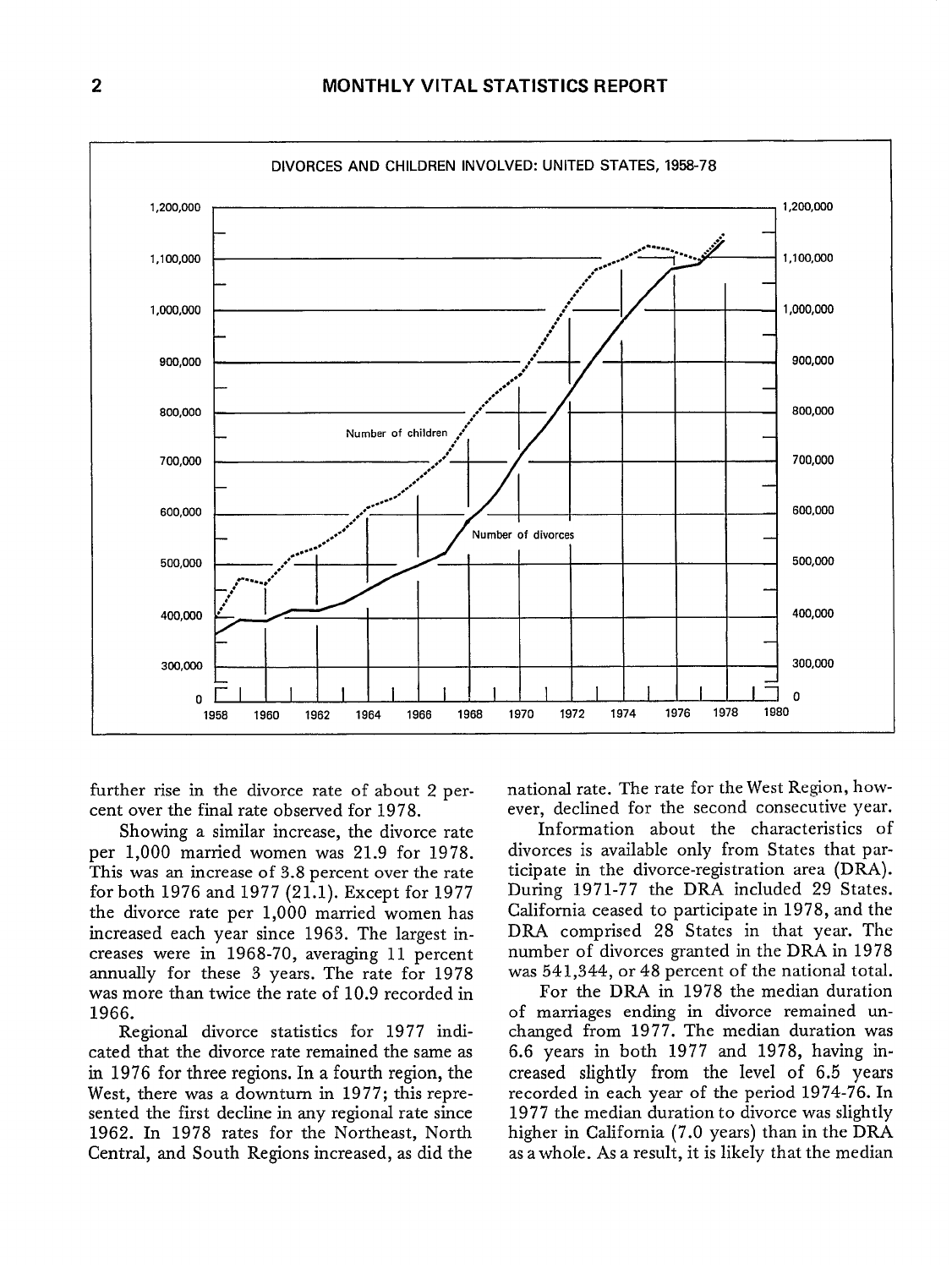duration for the DRA in 1978 was slightly lower than it would have been if California had continued to participate in the DRA in 1978.

According to data obtained from the DRA in 1978 on ages of divorcing spouses, the median age at time of decree was  $32.0$  years for husbands and 29.7 for wives.

The total number of children under 18 years of age involved in divorce is estimated annually for the United States, based on data reported by States in the DRA. The total estimated for 1978 was 1,147,000, representing a 4.7-percent increase over the total for  $1977$  (1,095,000). This increase in 1978 was a reversal of the decline that occurred in 1976 and in 1977. In 1977 the

average number of children per divorce was lower for California (0.91) than for the DRA as a whole (1.00). If California had continued to participate in the DRA in 1978, with the same percent distribution of divorces by number of children reported as was recorded in 1977, the national estimate of the number of children involved in divorce would have increased by about 2.6 percent instead of 4.7 percent. Therefore it appears that less than half of the 1978 increase in the number of children involved was due to the changing composition of the DRA.

The rate per 1,000 children under 18 years of age relates the number of children involved in

Table 1, DIVORCES AND RATES: UNITED STATES, EACH REGION, DIVISION, AND STATE, 1976-78

Data are counts of decrees granted (including reported annuiments and dissolutions of marriage) supplied by States except as noted. Figures for the divorce-registration States [316] (Data are astimated as of July 1, 1976,

| Region, division,               | Number    |            | Rate                |           |           | Region, division, |                                    | Number          |                 | Rate            |            |            |            |
|---------------------------------|-----------|------------|---------------------|-----------|-----------|-------------------|------------------------------------|-----------------|-----------------|-----------------|------------|------------|------------|
| and State                       | 1978      | 1977       | 1976                | 1978      | 1977      | 1976              | and State                          | 1978            | 1977            | 1976            | 1978       | 1977       | 1976       |
| United States                   | 1,130,000 | -1,091,000 | 1,083,000           | 5.2       | $1_{5,0}$ | 5.0               | West North Central:                |                 |                 |                 |            |            |            |
|                                 |           |            |                     |           |           |                   | Minnesota                          | 14,393          | 14,020          | 413,822         | 3.6        | 3.5        | 43.5       |
| Regions:                        |           |            |                     |           |           |                   | lowa                               | 11,123          | 10,890          | 10,817          | 3.8        | 3,8        | 3.8        |
| Northeast                       | 168,000   | 159,000    | 156,000             | 3,4       | 3.2       | 3.2               | Missouri                           | 26,308          | 25,235          | 25,414          | 5,4        | 5.3        | 5,3        |
| North Central                   | 286,000   | 271,000    | 273.000             | 4.9       | 4.7       | 4.7               | North Dakota                       | 2.071           | 1,952           | 1,861           | 3,2        | 3.0        | 2.9        |
| South                           | 413,000   | 1400,000   | 394,000             | 5.8       | 15.7      | 5.7               | South Dakota                       | 2,449           | 2,436           | 2,350           | 3,5        | 3.5        | 3,4        |
| <b>West</b>                     | 263,000   | 261,000    | 260,000             | 6.5       | 6.6       | 6.7               | Nebraska<br>Kansas                 | 6,066<br>12,668 | 6.112<br>12,629 | 5,862<br>12,833 | 3.9<br>5.4 | 3.9<br>5.4 | 3,8<br>5.6 |
| Northeast:                      |           |            |                     |           |           |                   | South Atlantic:                    |                 |                 |                 |            |            |            |
| New England                     | 45,368    | 44,353     | 43,722              | 3.7       | 3.6       | 3.6               | Delaware                           | 3,302           | 3,030           | 3,233           | 5.7        | 5.2        | 5.6        |
| Middle Atlantic                 | 122,879   | 114,164    | 112,576             | 3,3       | 3,1       | 3.0               | Maryland<br>District of            | 16,497          | 16,617          | 16,101          | 4.0        | 4.0        | 3.9        |
| North Central:                  |           |            |                     |           |           |                   | Columbia                           | 3,437           | 3,158           | 3,092           | 5.1        | 4.6        | 4,4        |
| East North Central <sup>2</sup> | 211.002   | 197,254    | 199.938             | 5.1       | 4.8       | 4.9               | Virginia                           | 22,654          | 21,459          | 21,381          | 4.4        | 4.2        | 4.2        |
| West North Central              | 75,078    | 73,274     | 72,959              | 4.4       | 4.3       | 4.3               | West Virginia                      | 9,698           | 9,605           | 8,893           | 5.2        | 5.2        | 4.9        |
|                                 |           |            |                     |           |           |                   | North Carolina                     | 26,558          | 25,013          | 24.327          | 4.8        | 4.5        | 4.4        |
| South:                          |           |            |                     |           |           |                   | South Carolina                     | 11,901          | 10,717          | 10,641          | 4.1        | 3.7        | 3.7        |
| South Atlantic                  | 191,432   | 182,957    | 182,047             | 5.5       | 5.3       | 5.4               | Georgia                            | 31,554          | 30,988          | 31,156          | 6.2        | 6.1        | 6.3        |
| East South Central              | 280.543   | 79,467     | 79,328              | $^{25.8}$ | 5.7       | 5.8               | Florida                            | 65,831          | 62,370          | 63.223          | 7.6        | 7.4        | 7.5        |
| West South Central <sup>2</sup> | 141,416   | 136,203    | 132,309             | 6.4       |           | 6.2               | East South Central:                |                 |                 |                 |            |            |            |
| West:                           |           |            |                     |           |           |                   | Kentucky                           | 213,759         | 15,530          | 16,027          | $^{23.9}$  | 4.5        | 4.7        |
| Mountain                        | 78,229    | 77,278     | 75,534              | 7.5       | 7.7       | 7.7               | Tennessee                          | 28,412          | 27,421          | 27,002          | 6.6        | 6.4        | 6,4        |
| Pacific                         | 184,606   | 183,426    | 184,888             | 6.2       | 6.3       | 6.4               | Alabama                            | 25,059          | 23,757          | 24,056          | 6.7        | 6.4        | 6.6        |
|                                 |           |            |                     |           |           |                   | Mississippi                        | 13,313          | 12,759          | 12,243          | 5.5        | 5.3        | 5.2        |
|                                 |           |            |                     |           |           |                   | West South Central:                |                 |                 |                 |            |            |            |
| New England:                    |           |            |                     |           |           |                   |                                    | 19.964          | 219,222         | 218,365         | 9.2        | $^{29.0}$  | $^{28.7}$  |
| Maine                           | 6,192     | 5,671      | 5,540               | 5.7       | 5.2       | 5.2               | Arkansas<br>Louisiana <sup>2</sup> | 13,229          | 12,910          | 12,550          | 3.3        |            | 3.3        |
| New Hampshire                   | 4,721     | 4,417      | 4,322               | 5.4       | 5.2       | 5.3               | Oklahoma                           | 22,439          | 21,806          | 21,489          | 7.9        | 7.8        | 7.8        |
| Vermont                         | 2,055     | 2,131      | 1,905               | 4.2       | 4.4       | 4.0               | Texas                              | 85,784          | 82,265          | 79.905          | 6.6        | 6.4        | 6.4        |
| Massachusetts                   | 16,160    | 16,492     | 16,974              | 2.8       | 2.9       | 2.9               |                                    |                 |                 |                 |            |            |            |
| Rhode Island                    | 3,475     | 3,420      | 3,276               | 3.7       | 3.7       | 3.5               | Mountain:                          |                 |                 | 4,850           |            | 6.2        | 6.4        |
| Connecticut                     | 12,765    | 12,222     | 11,705              | 4,1       | 3.9       | 3.8               | Montana                            | 4.884<br>6,356  | 4,692<br>6,013  | 5.699           | 6.3<br>7.2 | 7.0        | 6.9        |
|                                 |           |            |                     |           |           |                   | Idaho<br>Wyoming                   | 3,130           | 3,068           | 2,850           | 7.4        | 7.6        | 7.3        |
|                                 |           |            |                     |           |           |                   | Colorado                           | 18,590          | 20.557          | 17,520          | 6.9        | 7.8        | 6.8        |
| Middle Atlantic:                |           |            |                     |           |           |                   | New Mexico                         | 9,608           | 9.143           | 9,118           | 7.9        | 7.7        | 7.8        |
| New York                        | 58.043    | 55,803     | 54,229              | 3.3       | 3.1       | 3.0               | Arizona                            | 17,320          | 16,578          | 19,029          | 7.3        | 7.2        | 8,4        |
| New Jersey                      | 26,575    | 20,493     | 21,816              | 3.6       | 2.8       | 3.0               | Utah                               | 7,128           | 6.947           | 6,170           | 5.4        | 5.5        | 5.0        |
| Pennsylvania                    | 38,261    | 37,868     | 36,531              | 3.3       | 3.2       | 3.1               | Nevada                             | 11,213          | 10,280          | 10,298          | 16.8       | 16.2       | 16.9       |
| East North Central:             |           |            |                     |           |           |                   | Pacific:                           |                 |                 |                 |            |            |            |
|                                 | 59,200    | 57,266     | 59,251              | 5.5       | 5.4       | 5.5               | Washington                         | 26,485          | 26.679          | 27.072          | 7.0        | 7.3        | 7.5        |
| Indiana <sup>3</sup>            | 40,333    | 233,338    | <sup>2</sup> 31,193 | 7.5       | 26.3      | $^{25,9}$         | Oregon                             | 16.965          | 16,372          | 16,070          | 6.9        | 6.9        | 6.9        |
| lllinois,                       | 50,311    | 48,980     | 51,810              | 4.5       | 4.4       | 4.6               | California                         | 132,850         | 132,193         | 133,824         | 6.0        | 6.0        | 6.2        |
| Michigan                        | 45.029    | 43,036     | 43,101              | 4.9       | 4,7       | 4.7               | Alaska                             | 3.469           | 3,581           | 3,210           | 8,4        | 8.8        | 8.4        |
| Wisconsin                       | 16,129    | 14,634     | 14,583              | 3.4       | 3.1       | 3.2               | Hawaii                             | 4.837           | 4,601           | 4,712           | 5.4        | 5.1        | 5.3        |

Figures include estimates.

2 But are incomplete,<br>3 Data are incomplete,<br>4 Data include divorce petitions filed for some counties. Data are estimated.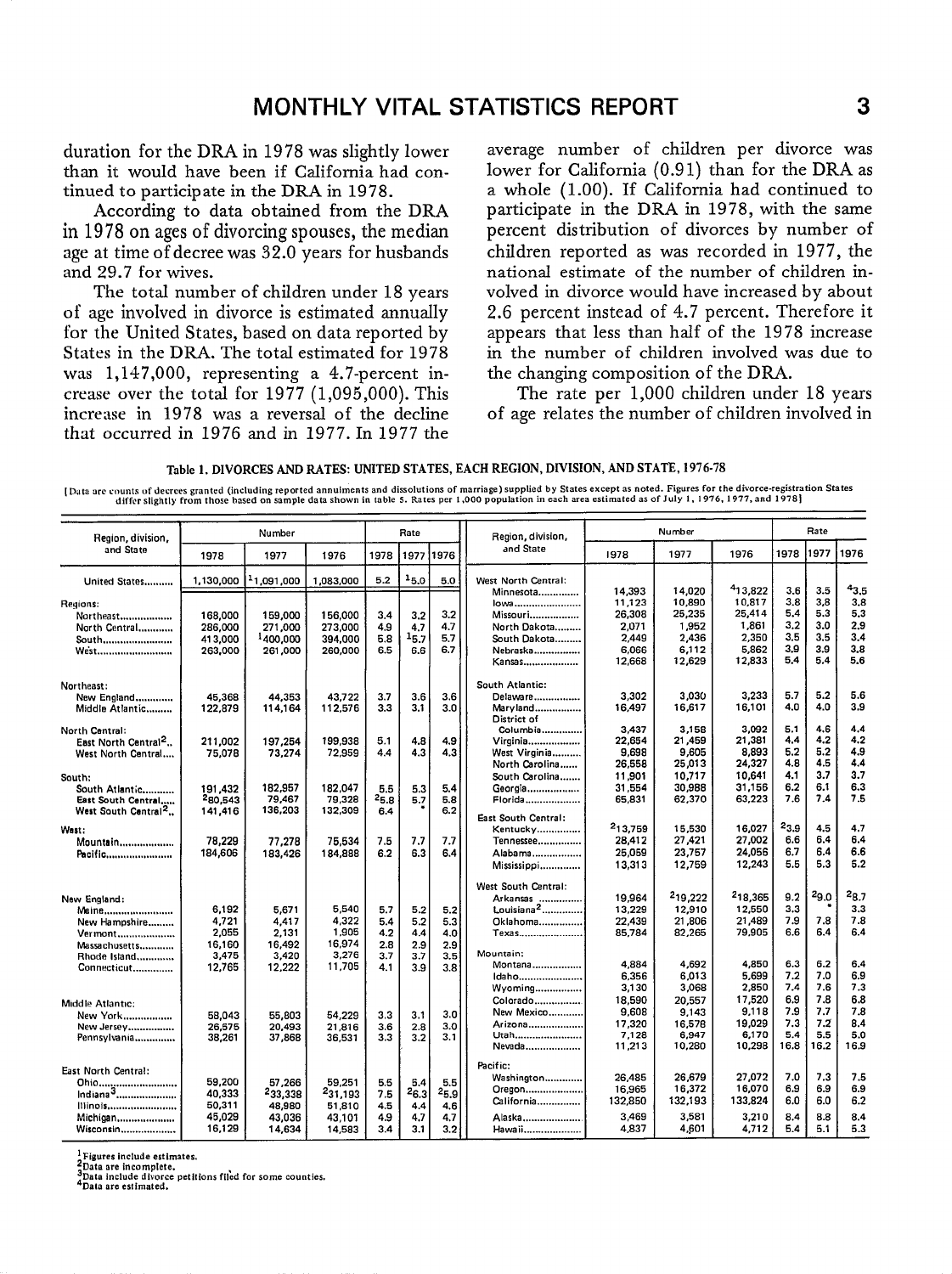divorce in a given year to the total number of The statistics for the DRA presented in this children under 18 in the population that year. In 1978 this rate was 18.1, more than twice the rate reported for 1965 and almost 3 times the rate for 1955.

#### Table 2. DIVORCES AND ANNULMENTS AND RATES: UNITED STATES, 1950-78

[Data refer only to events occurring within the United States. Alaska included beginning 1959 and Hawaii, 1960]

|      | Divorces          | Rate per 1,000 <sup>1</sup> - |                                       |  |  |  |
|------|-------------------|-------------------------------|---------------------------------------|--|--|--|
| Year | and<br>annulments | Total<br>population           | Married<br>women 15<br>years and over |  |  |  |
| 1978 | 1,130,000         | 5.2                           | 21.9                                  |  |  |  |
| 1977 | 1,091,000         | 5.0                           | 21.1                                  |  |  |  |
| 1976 | 1,083,000         | 5.0                           | 21.1                                  |  |  |  |
| 1975 | 1,036,000         | 4.9                           | 20.3                                  |  |  |  |
| 1974 | 977,000           | 4.6                           | 19.3                                  |  |  |  |
| 1973 | 915,000           | 4.4                           | 18.2                                  |  |  |  |
| 1972 | 845,000           | 4.1                           | 17.0                                  |  |  |  |
| 1971 | 773,000           | 3.7                           | 15.8                                  |  |  |  |
| 1970 | 708,000           | 3.5                           | 14.9                                  |  |  |  |
| 1969 | 639,000           | 3.2                           | 13.4                                  |  |  |  |
| 1968 | 584,000           | 2.9                           | 12.5                                  |  |  |  |
| 1967 | 523,000           | 2.6                           | 11.2                                  |  |  |  |
| 1966 | 499,000           | 2.5                           | 10.9                                  |  |  |  |
| 1965 | 479,000           | 2.5                           | 10.6                                  |  |  |  |
| 1964 | 450,000           | 2.4                           | 10.0                                  |  |  |  |
| 1963 | 428,000           | 2.3                           | 9.6                                   |  |  |  |
| 1962 | 413,000           | 2.2                           | 9.4                                   |  |  |  |
| 1961 | 414,000           | 2.3                           | 9.6                                   |  |  |  |
| 1960 | 393,000           | 2.2                           | 9.2                                   |  |  |  |
| 1959 | 395,000           | 2.2                           | 9.3                                   |  |  |  |
| 1958 | 368,000           | 2.1                           | 8.9                                   |  |  |  |
| 1957 | 381,000           | 2.2                           | 9.2                                   |  |  |  |
| 1956 | 382,000           | 2.3                           | 9.4                                   |  |  |  |
| 1955 | 377,000           | 2.3                           | 9.3                                   |  |  |  |
| 1954 | 379,000           | 2.4                           | 9.5                                   |  |  |  |
| 1953 | 390,000           | 2.5                           | 9.9                                   |  |  |  |
| 1952 | 392,000           | 2.5                           | 10.1                                  |  |  |  |
| 1951 | 381,000           | 2.5                           | 9.9                                   |  |  |  |
| 1950 | 385,000           | 2.6                           | 10.3                                  |  |  |  |

**lData are based On population enumerated as** Of **APrfl 1 for 1950, 1960, and 1970, and estimated as** of July 1 for all other years.

report are based on sample data and consequently are subject to sampling variability. Further discussion of sampling variability appears in the Technical Notes.

#### Table 3. MEDIAN DURATION OF MARRIAGE PRIOR TO DIVORCE OR ANNULMENT: DIVORCE-REGISTRATION AREA AND EACH REGISTRA-TION STATE, 1976-78

[Based on sample data. Medians computed on data by single years, excluding duration of marriage not stated. The divorceregistration area included 29 States in 1976 and 1977, and 28 States in 1978 ]

| Area                                                                                                                                                                                                                                                                                               | Median duration of marriage                                                                                                                                                 |                                                                                                                                                                                    |                                                                                                                                                                                    |  |  |  |
|----------------------------------------------------------------------------------------------------------------------------------------------------------------------------------------------------------------------------------------------------------------------------------------------------|-----------------------------------------------------------------------------------------------------------------------------------------------------------------------------|------------------------------------------------------------------------------------------------------------------------------------------------------------------------------------|------------------------------------------------------------------------------------------------------------------------------------------------------------------------------------|--|--|--|
|                                                                                                                                                                                                                                                                                                    | 1978                                                                                                                                                                        | 1977                                                                                                                                                                               | 1976                                                                                                                                                                               |  |  |  |
| Divorce-registration<br>area                                                                                                                                                                                                                                                                       | 6.6                                                                                                                                                                         | 6.6                                                                                                                                                                                | 6.5                                                                                                                                                                                |  |  |  |
| Alabama<br>Alaska<br>California<br>Connecticut<br>Georgia<br>Hawaii<br>ldaho<br>Illinois<br>Kansas<br>Kentucky<br>Maryland<br>Michigan<br>Missouri<br>Montana<br>Nebraska<br>New York<br>Ohio<br>Oregon<br>Pennsylvania<br>Rhode Island<br>South Carolina<br>South Dakota<br>Tennessee<br>.Vermont | 4.9<br>5.3<br>8.4<br>5.6<br>5.5<br>4.8<br>6.3<br>5.9<br>5.0<br>5.8<br>8.5<br>7.0<br>5.7<br>5.1<br>6.4<br>8.3<br>6.0<br>6.2<br>7.7<br>8.2<br>6.9<br>5.6<br>5.5<br>5.0<br>7.7 | 4.9<br>5.0<br>7.0<br>8.3<br>5.3<br>5.7<br>5.0<br>6.2<br>5.8<br>5.2<br>5.6<br>8.4<br>7.0<br>5.5<br>5.1<br>6.1<br>8.1<br>6.0<br>6.0<br>7.7<br>8.2<br>6.8<br>5.8<br>5.3<br>4.8<br>7.8 | 4.8<br>5.2<br>6.9<br>8.2<br>5.3<br>5.4<br>4.6<br>6.1<br>5.7<br>5.0<br>5.6<br>7.9<br>6.6<br>5.7<br>5.0<br>5.8<br>7.9<br>5.9<br>6.0<br>7.8<br>8.1<br>6.8<br>5.6<br>5.2<br>5.1<br>7.6 |  |  |  |
| Virginia<br>Wisconsin<br>Wyoming                                                                                                                                                                                                                                                                   | 7.9<br>7.1<br>4.7                                                                                                                                                           | 7.8<br>7.0<br>4.6                                                                                                                                                                  | 7.7<br>7.2<br>4.3                                                                                                                                                                  |  |  |  |

 $\overline{\mathbf{4}}$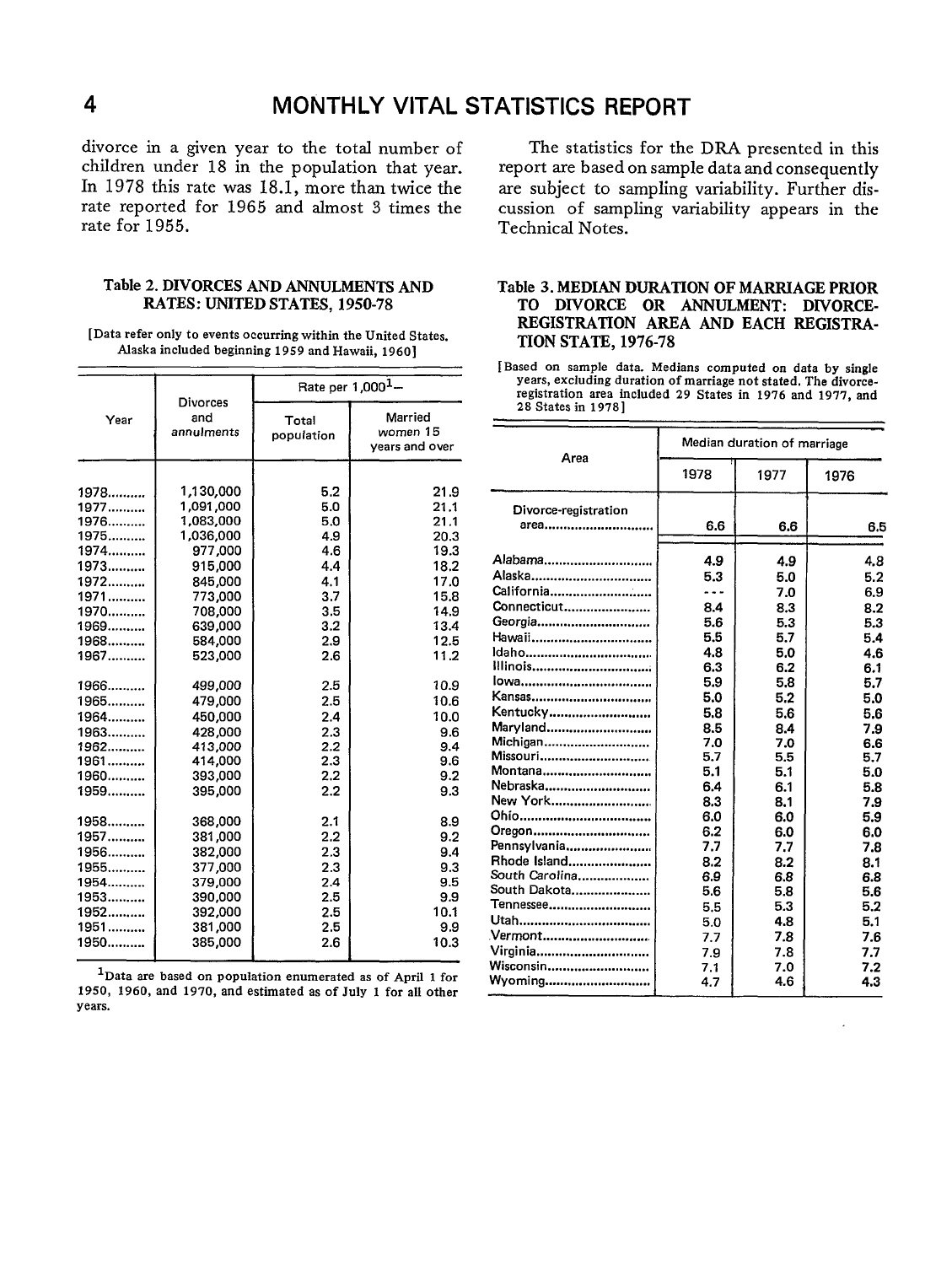### **MONTHLY VITAL STATISTICS REPORT 5**

#### Table 4. ESTIMATED NUMBER OF CHILDREN INVOLVED IN DIVORCES AND ANNULMENTS, AVERAGE NUMBER OF CHILDREN PER DECREE, AND RATE PER 1,000 CHILDREN UNDER 18 YEARS OF AGE: UNITED STATES, 1954-78

[Refers only to events occurring within the United States. For 1960-78 estimated from frequencies based on sample data; for all other vears estimated from total counts. For estimating method see Technical Notes]

| Year | Estimated number of<br>children involved | Average number of<br>children per decree | Rate per 1,000 children<br>under 18 years of age |
|------|------------------------------------------|------------------------------------------|--------------------------------------------------|
|      | 1,147,000                                | 1.01                                     | 18.1                                             |
|      | 1.095,000                                | 1.00                                     | 17.0                                             |
|      | 1,117,000                                | 1.03                                     | 17.1                                             |
|      | 1,123,000                                | 1.08                                     | 16.9                                             |
|      | 1,099,000                                | 1.12                                     | 16.3                                             |
|      | 1,079,000                                | 1.17                                     | 15.8                                             |
|      | 1,021,000                                | 1.20                                     | 14.8                                             |
|      | 946,000                                  | 1.22                                     | 13.6                                             |
|      | 870,000                                  | 1.22                                     | 12.5                                             |
|      | 840.000                                  | 1.31                                     | 11.9                                             |
|      | 784,000                                  | 1.34                                     | 11.1                                             |
|      | 701,000                                  | 1.34                                     | 9.9                                              |
|      | 669.000                                  | 1.34                                     | 9.5                                              |
|      | 630,000                                  | 1.32                                     | 8.9                                              |
|      | 613,000                                  | 1.36                                     | 8.7                                              |
|      | 562.000                                  | 1.31                                     | 8.2                                              |
|      | 532,000                                  | 1.29                                     | 7.9                                              |
|      | 516,000                                  | 1.25                                     | 7.8                                              |
|      | 463.000                                  | 1.18                                     | 7.2                                              |
|      | 468,000                                  | 1.18                                     | 7.5                                              |
|      | 398,000                                  | 1.08                                     | 6.5                                              |
|      | 379,000                                  | 0.99                                     | 6.4                                              |
|      | 361,000                                  | 0.95                                     | 6.3                                              |
|      | 347,000                                  | 0.92                                     | 6.3                                              |
|      | 341,000                                  | 0.90                                     | 6.4                                              |

| <b>SYMBOLS</b>                                                                               |     |
|----------------------------------------------------------------------------------------------|-----|
|                                                                                              |     |
|                                                                                              |     |
|                                                                                              |     |
| Quantity more than 0 but less than 0.05------                                                | 0.0 |
| Figure does not meet standards of<br>reliability or precision------------------------------- |     |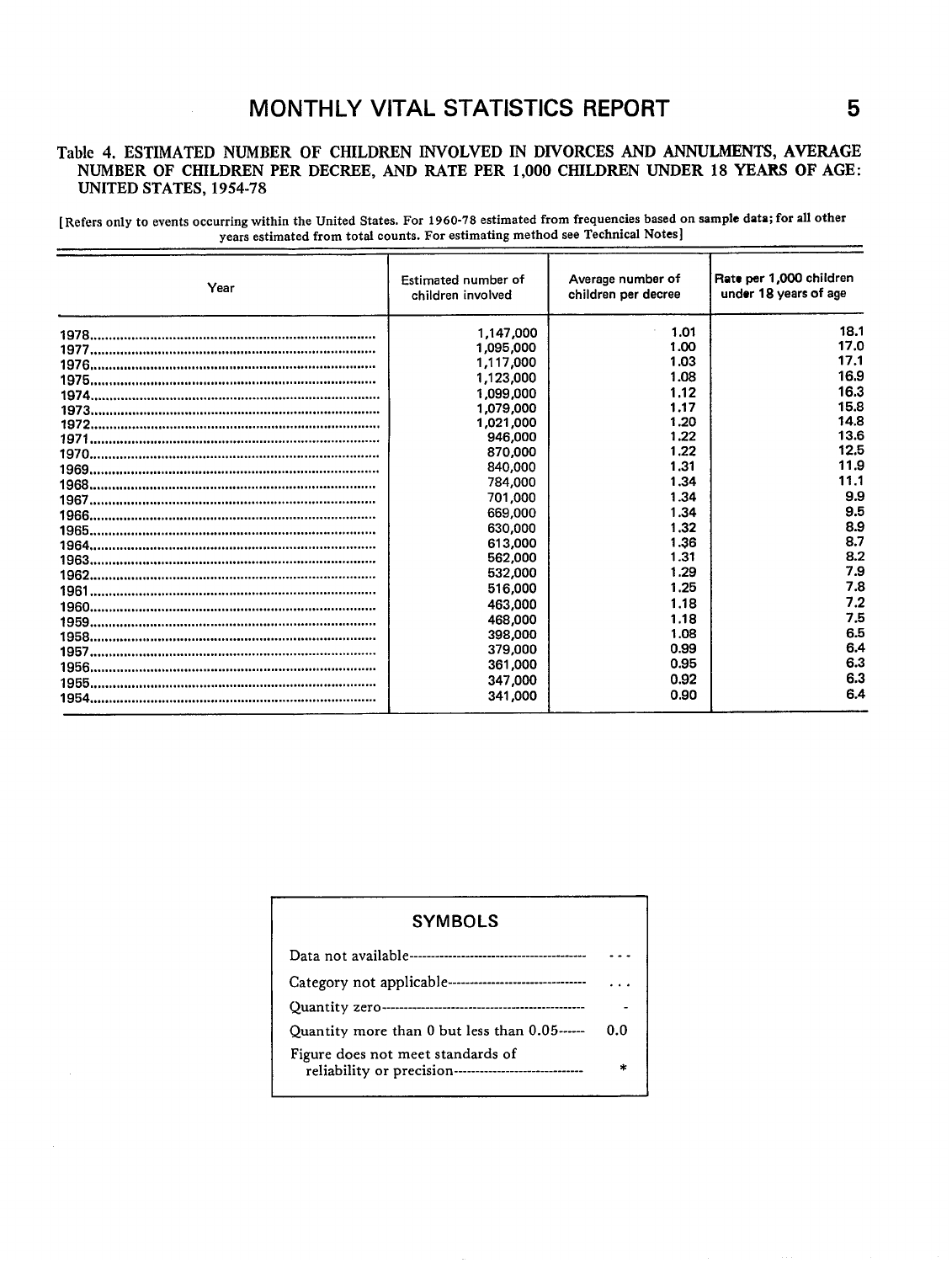## 6 MONTHLY VITAL STATISTICS REPORT

#### Table 5. DIVORCES AND ANNULMENTS BY NUMBER OF CHILDREN REPORTED: DIVORCE-REGISTRATION AREA AND EACH REGISTRATION STATE, 1978

|                      | Number of children reported     |         |         |                |        |        |                 |                |
|----------------------|---------------------------------|---------|---------|----------------|--------|--------|-----------------|----------------|
| Area                 | divorces<br>and an-<br>nulments | None    | 1       | $\overline{2}$ | 3      | 4      | 5<br>or<br>more | Not.<br>stated |
| Divorce-registration |                                 |         |         |                |        |        |                 |                |
|                      | 541.344                         | 234,637 | 134,426 | 103.038        | 39.111 | 12,421 | 5,457           | 12.254         |
|                      | 25.140                          | 10,200  | 5.430   | 3,960          | 1,510  | 360    | 190             | 3,490          |
|                      | 3,469                           | 1,601   | 821     | 609            | 216    | 83     | 36              | 103            |
| Connecticut          | 12,758                          | 5.352   | 2,992   | 2,686          | 1,036  | 362    | 144             | 186            |
|                      | 31.550                          | 15,360  | 7,730   | 5,400          | 1,970  | 550    | 190             | 350            |
|                      | 4,832                           | 2,200   | 1,172   | 950            | 302    | 140    | 64              | 4              |
|                      | 6,356                           | 2,846   | 1,504   | 1,212          | 498    | 136    | 80              | 80             |
|                      | 50,310                          | 22,109  | 12,585  | 9,443          | 3.644  | 1,295  | 616             | 618            |
|                      | 11,118                          | 4,436   | 2,780   | 2.450          | 888    | 274    | 108             | 182            |
|                      | 12,745                          | 6,010   | 3.105   | 2.400          | 930    | 220    | 65              | 15             |
|                      | 13.900                          | 6,305   | 3,805   | 2,240          | 790    | 270    | 100             | 390            |
|                      | 16,500                          | 7.130   | 4,500   | 2,830          | 1.015  | 300    | 95              | 630            |
|                      | 45,050                          | 17,730  | 10,910  | 9,560          | 3,600  | 1,120  | 660             | 1,470          |
|                      | 26,368                          | 12,245  | 6,868   | 4,772          | 1,662  | 529    | 238             | 54             |
|                      | 4.886                           | 2.062   | 1,214   | 978            | 412    | 128    | 50              | 42             |
|                      | 6,096                           | 2,286   | 1,592   | 1,365          | 580    | 183    | 90              |                |
|                      | 58.043                          | 26,076  | 13,794  | 10,948         | 4,323  | 1,444  | 575             | 883            |
|                      | 59,380                          | 25,460  | 14.440  | 12,060         | 4,960  | 1,480  | 720             | 260            |
|                      | 16.970                          | 6.860   | 3.950   | 3.480          | 1.020  | 255    | 75              | 1,330          |
| Pennsylvania         | 38,400                          | 15,290  | 10,040  | 7,480          | 2,960  | 1,060  | 390             | 1,180          |
| Rhode Island         | 3,475                           | 1.286   | 918     | 711            | 310    | 103    | 54              | 93             |
| South Carolina       | 11,901                          | 5,215   | 3,370   | 2,224          | 773    | 232    | 85              |                |
| South Dakota         | 2,449                           | 964     | 659     | 524            | 190    | 50     | 46              | 16             |
|                      | 28.490                          | 14,030  | 7,110   | 4,690          | 1,620  | 490    | 180             | 370            |
|                      | 7.050                           | 2.796   | 1,614   | 1.298          | 600    | 276    | 136             | 330            |
|                      | 2,048                           | 806     | 479     | 450            | 185    | 88     | 32              | 8              |
|                      | 22.675                          | 10,202  | 6,221   | 4.151          | 1.436  | 410    | 162             | 93             |
|                      | 16,255                          | 6,380   | 4,045   | 3,535          | 1,475  | 525    | 250             | 45             |
|                      | 3,130                           | 1,400   | 778     | 632            | 206    | 58     | 26              | 30             |
|                      |                                 |         |         |                |        |        |                 |                |

[Based on sample data. Data relate to children under 18 years of age]

lData are for number of children affected by decree.

This report represents summary tabulations from the final divorce statistics for 1978. More detailed tabulations for 1978 will be published in Vital *Statistics of the United States, Volume III-Marriage and Divorce.* Prior to the publication of that volume, the National Center for Health Statistics will respond to requests for unpublished data whenever possible. 1 I

I 1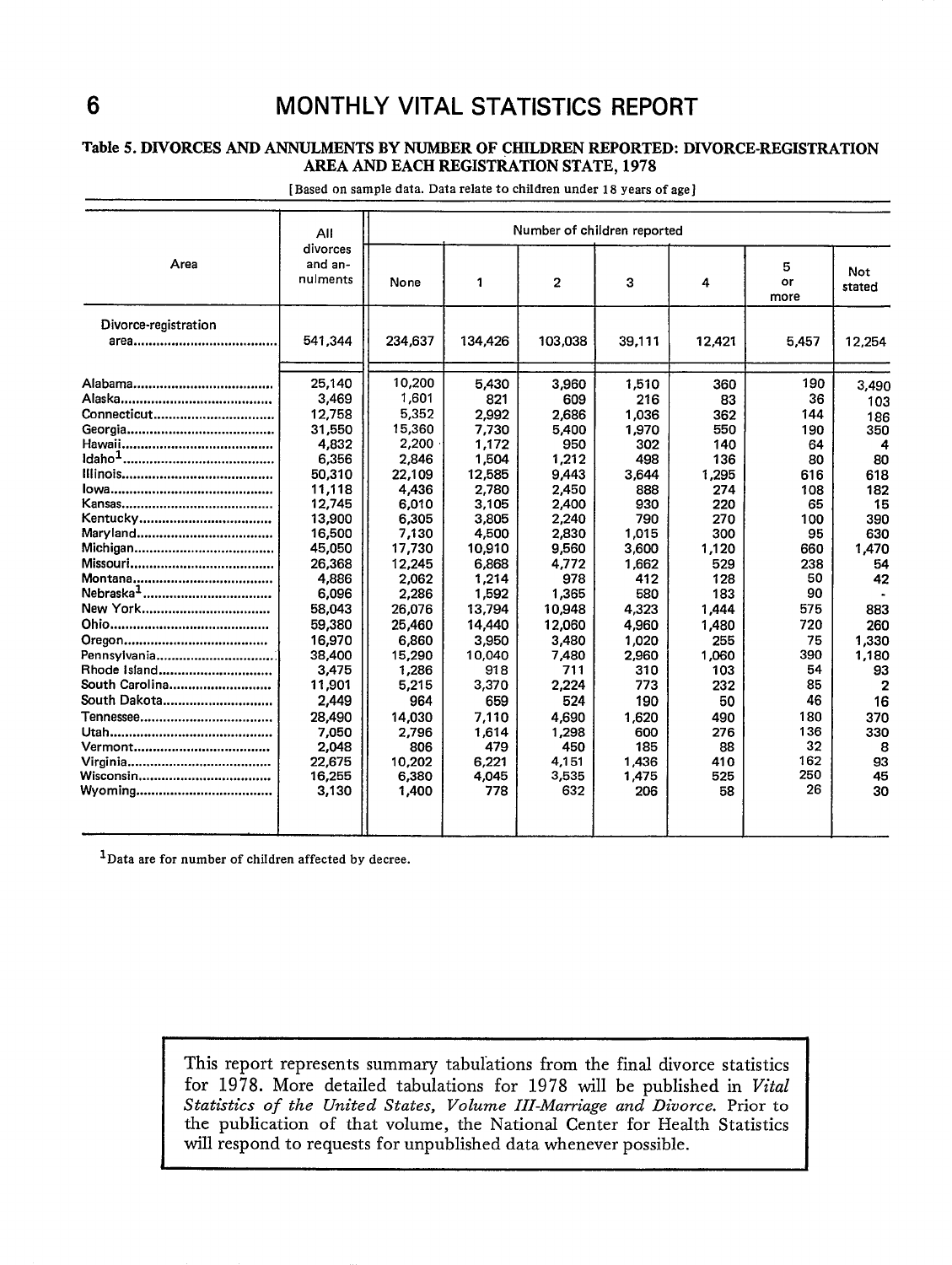### **MONTHLY VITAL STATISTICS REPORT 7 TECHNICAL NOTES**

#### **Place and Time of Occurrence**

Divorces, including absolute divorces, annulments, and dissolutions of marriage, are shown in all tables by State where decree was granted, which is also the State of legal residence of the petitioner. The time of divorce is based on the date the decree was granted.

#### **Sources of Data**

Figures in tables 1 and 2 are based on totals of divorce decrees tabulated and reported by States and counties. Figures in tables 3 and 5 are based on data tabulated from State-coded data tapes and from probability samples of divorce records selected and coded in the National Center for Health Statistics (NCHS) from copies of the records sent in by States participating in the divorce-registration area (DRA). For 1971-77, 29 States participated. In 1978, the DRA comprised 28 States, as California ceased to participate in that year.

Figures in table 4 were estimated by using several methods. Estimates for 1954-59 were prepared on the assumption that the average number of children, per decree for the Nation was identical with that for the reporting States. The figure for 1960 was based on a nationwide sample. Figures for 1961-78 were prepared by multiplying the national divorce total by the werage number of children per decree found in the combined States with satisfactory reporting of the number of children. There were 16 such States in 1961-69, all 28 registration States in 1970, 29 registration States in 1971-77, and 28 registration States in 1978.

#### **Divorce Samples**

Sample data used to estimate the 1978 frequencies in table 5 and the frequencies used to compute median duration of marriage for 1976-78 in table 3 were selected by using five different sampling rates, including 5, 10,20,50, or 100 percent of the divorces granted in a State, Samples were selected only from the States that participated in the DRA. Eight States–Illinois, Missouri, Nebraska, New York, Rhode Island, South Carolina, Vermont, and Virginia-supplied State-coded data tapes of all their divorce records through the Cooperative

Health Statistics System, and 100 percent of these records were used by NCHS. In all other States, sampling rates depended on the size of the annual divorce total for each State. Alaska and South Dakota were the only States coded in NCHS with a 100-percent sampling rate.

Sampling errors are given in the table for the estimates which constitute 1, 10, 25, 50, 75, 90, and 99 percent of the annual divorce totals. These sampling errors are given for the DRA and each registration State for 1978 data and only for the DRA for 1976 and 1977 data.

#### SAMPLING ERROR OF ESTIMATED FREQUENCY EXPRESSED AS PERCENTAGE OF AREA TOTAL: DIVORCE-REGISTRATION AREA, 1976-78 AND EACH REGISTRATION STATE, 1978

[**Figures for Alaska, Illinois, Missouri, Nebraska, New York, Rhode Island, South Carolina, South Dakota, Vermont, and Virginia have no sampling errors in 1978 because all records were tabulated ]** 

|                                      |                      |          |          | Sampling error of estimated frequency<br>expressed as percentage of area total |  |  |
|--------------------------------------|----------------------|----------|----------|--------------------------------------------------------------------------------|--|--|
| Area and year                        | 1 or 99              | 10 or 90 | 25 or 75 | 50                                                                             |  |  |
| Divorce-registration                 |                      |          |          |                                                                                |  |  |
| area:                                |                      |          |          |                                                                                |  |  |
| 1978 (28 States)                     | 172                  | 519      | 749      | 865                                                                            |  |  |
| 1977 (29 States)                     | 232                  | 698      | 1,008    | 1.164                                                                          |  |  |
| 1976 (29 States)                     | 207                  | 624      | 900      | 1,040                                                                          |  |  |
| <b>Registration States,</b><br>1978: |                      |          |          |                                                                                |  |  |
| Alabama                              | 47                   | 142      | 206      | 237                                                                            |  |  |
| Alaska                               | $\ddot{\phantom{a}}$ |          | .        |                                                                                |  |  |
| Connecticut                          | 11                   | 34       | 49       | 57                                                                             |  |  |
| Georgia                              | 53                   | 160      | 231      | 266                                                                            |  |  |
| Hawaii                               | 7                    | 21       | 30       | 35                                                                             |  |  |
| Idaho                                | 8                    | 24       | 35       | 40                                                                             |  |  |
| Illinois                             |                      |          | .        | .                                                                              |  |  |
| lowa                                 | 10                   | 32       | 46       | 53                                                                             |  |  |
| Kansas                               | 22                   | 67       | 97       | 112                                                                            |  |  |
| Kentucky                             | 23                   | 70       | 101      | 117                                                                            |  |  |
| Maryland                             | 26                   | 77       | 111      | 128                                                                            |  |  |
| Michigan                             | 63                   | 191      | 276      | 318                                                                            |  |  |
| Missouri                             |                      | .        |          |                                                                                |  |  |
| Montana                              | 7                    | 21       | .<br>30  | 35                                                                             |  |  |
| Nebraska                             |                      | .        | .        | $\ddotsc$                                                                      |  |  |
| New York                             | .                    |          | .        | $\ddot{\phantom{a}}$                                                           |  |  |
| Ohio                                 | 106                  | 318      | 459      | 530                                                                            |  |  |
| Oregon                               | 26                   | 78       | 113      | 130                                                                            |  |  |
| Pennsylvania                         | 58                   | 176      | 254      | 293                                                                            |  |  |
| Rhode Island                         |                      |          |          |                                                                                |  |  |
| South Carolina                       |                      |          |          |                                                                                |  |  |
| South Dakota                         | .                    |          |          |                                                                                |  |  |
| Tennessee                            | 50                   | 152      | 219      | 253                                                                            |  |  |
| Utah                                 | 8                    | 25       | 37       | 42                                                                             |  |  |
| Vermont                              |                      |          |          |                                                                                |  |  |
| Virginia                             |                      |          |          |                                                                                |  |  |
| Wisconsin                            | 25                   | 76       | 110      | 127                                                                            |  |  |
| Wyoming                              | 6                    | 17       | 24       | 28                                                                             |  |  |
|                                      |                      |          |          |                                                                                |  |  |